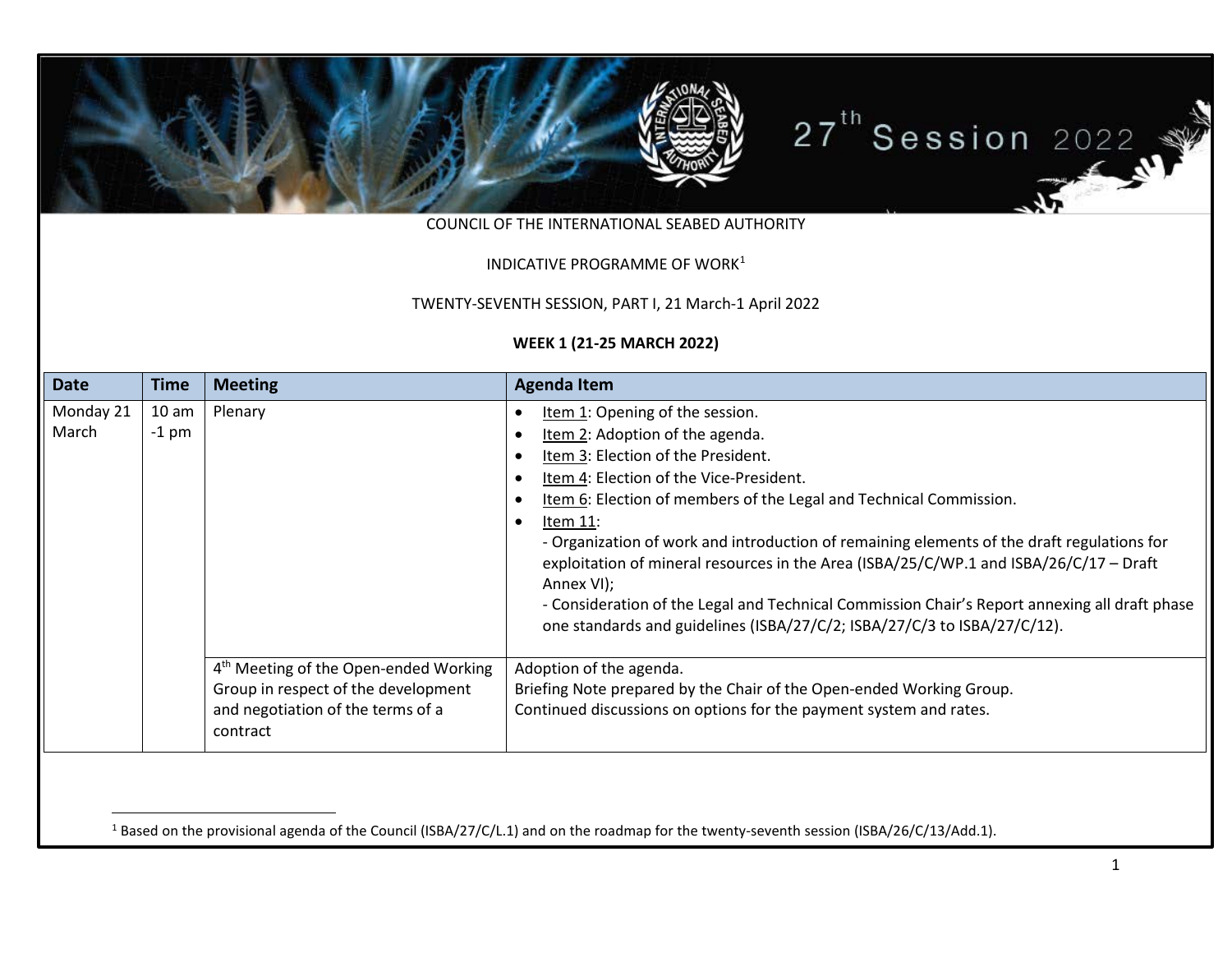| <b>Date</b>        | <b>Time</b>      | <b>Meeting</b>                                     | <b>Agenda Item</b>                                                                     |
|--------------------|------------------|----------------------------------------------------|----------------------------------------------------------------------------------------|
| Monday 21          | $3 - 6$          | 4 <sup>th</sup> Meeting of the Open-ended Working  | Continued.                                                                             |
| March              | pm               | Group in respect of the development                |                                                                                        |
|                    |                  | and negotiation of the terms of a                  |                                                                                        |
|                    |                  | contract                                           |                                                                                        |
|                    | 10 <sub>am</sub> | 4 <sup>th</sup> Meeting of the Open-ended Informal | Continued.                                                                             |
|                    | $-1$             | Working Group in respect of the                    |                                                                                        |
|                    | pm               | development and negotiation of the                 |                                                                                        |
| Tuesday 22         |                  | terms of a contract                                |                                                                                        |
| March              | $3 - 6$          | 4 <sup>th</sup> Meeting of the Open-ended Working  | Recommendations to the Council.                                                        |
|                    | pm               | Group in respect of the development                |                                                                                        |
|                    |                  | and negotiation of the terms of a                  |                                                                                        |
|                    |                  | contract                                           |                                                                                        |
| Wednesday          | 10               | Informal Working Group on the                      | Negotiations on the Facilitator's text.                                                |
|                    | $am-1$           | Protection and Preservation of the                 |                                                                                        |
|                    | pm               | <b>Marine Environment</b>                          |                                                                                        |
| 23 March           | $3 - 6$          | Informal Working Group on the                      | Negotiations on the Facilitator's text.                                                |
|                    | pm               | Protection and Preservation of the                 |                                                                                        |
|                    |                  | <b>Marine Environment</b>                          |                                                                                        |
|                    | 10 <sub>am</sub> | Informal Working Group on the                      | Negotiations on the Facilitator's text.                                                |
| Thursday           | $-1$             | Protection and Preservation of the                 |                                                                                        |
|                    | pm               | <b>Marine Environment</b>                          |                                                                                        |
| 24 March           | $3 - 6$          | Informal Working Group on the                      | Negotiations on the Facilitator's text.                                                |
|                    | pm               | Protection and Preservation of the                 |                                                                                        |
|                    |                  | <b>Marine Environment</b>                          |                                                                                        |
| Friday 25<br>March | 10 <sub>am</sub> | Informal Working Group on the                      | Consideration of the relevant phase one standards and guidelines:                      |
|                    | $-1$             | Protection and Preservation of the                 | Draft standard and guidelines for the environmental impact assessment process          |
|                    | pm               | <b>Marine Environment</b>                          | (ISBN/27/C/4);                                                                         |
|                    |                  |                                                    | Draft guidelines for the preparation of environmental impact statements (ISBA/27/C/5); |
|                    |                  |                                                    | Draft guidelines for the preparation of environmental management and monitoring plans  |
|                    |                  |                                                    | (ISBN/27/C/6);                                                                         |
|                    |                  |                                                    | Draft guidelines for the establishment of baseline environmental data (ISBA/27/C/11).  |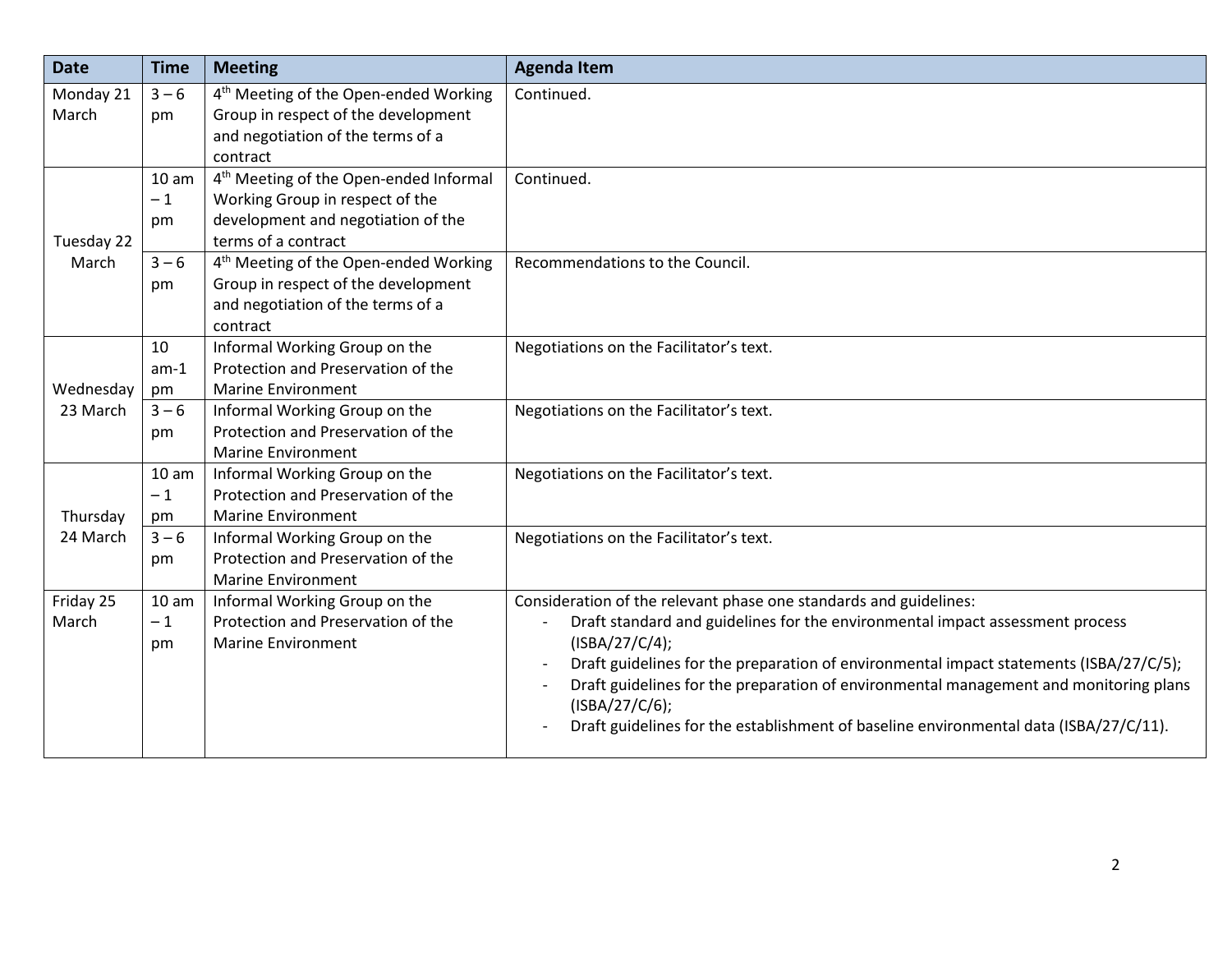| <b>Date</b>        | <b>Time</b>   | <b>Meeting</b> | Agenda Item                                                                                                                                                                                                                                                                                                                                                                                                                                               |
|--------------------|---------------|----------------|-----------------------------------------------------------------------------------------------------------------------------------------------------------------------------------------------------------------------------------------------------------------------------------------------------------------------------------------------------------------------------------------------------------------------------------------------------------|
| Friday 25<br>March | $3 - 6$<br>pm | Plenary        | Item 14: Report of the Chair of the Legal and Technical Commission on the work of the<br>Commission at the first part of its twenty-seventh session.<br>Item 8: Consideration, with a view to approval, of applications for a plan of work for<br>exploration.<br>Item 9: Consideration, with a view to approval, of an application for extension of a contract<br>for exploration.<br>Item 6: Election of members of the Legal and Technical Commission. |

## **WEEK 2 (28 MARCH – 1 APRIL 2022)**

| <b>Date</b>           | Time             | <b>Meeting</b>                          | <b>Agenda Item</b>                                                                                |
|-----------------------|------------------|-----------------------------------------|---------------------------------------------------------------------------------------------------|
|                       | 10 <sub>am</sub> | Informal Working Group on the           | Continued.                                                                                        |
|                       | $-1$ pm          | Protection and Preservation of the      |                                                                                                   |
| Monday 28             |                  | <b>Marine Environment</b>               |                                                                                                   |
| March                 | $3 - 6$          | Informal Working Group on the           | Continued.                                                                                        |
|                       | pm               | Protection and Preservation of the      |                                                                                                   |
|                       |                  | <b>Marine Environment</b>               |                                                                                                   |
|                       | 10 <sub>am</sub> | Informal Working Group on Inspection,   | Introduction to the work of the IWG by the Facilitator, outlining scope of work and discussion of |
| Tuesday 29<br>March   | $-1$             | <b>Compliance and Enforcement</b>       | modalities.                                                                                       |
|                       | pm               |                                         |                                                                                                   |
|                       | $3 - 6$          | Informal Working Group on Inspection,   | Continued.                                                                                        |
|                       | pm               | <b>Compliance and Enforcement</b>       |                                                                                                   |
| Wednesday<br>30 March | 10 <sub>am</sub> | Informal Working Group on Institutional | Introduction to the work of the IWG by the Facilitator, outlining scope of work and discussion of |
|                       | $-1$ pm          | <b>Matters</b>                          | modalities.                                                                                       |
|                       | $3 - 6$          | Informal Working Group on Institutional | Continued.                                                                                        |
|                       | pm               | Matters                                 |                                                                                                   |
| Thursday<br>31 March  | 10 <sub>am</sub> | Plenary                                 | Oral reports of Facilitators.                                                                     |
|                       | $-1$             |                                         | Negotiations relating to other topics than those allocated to the Open-ended Informal Working     |
|                       | pm               |                                         | Group and the Informal Working Groups.                                                            |
|                       | $3 - 6$          | Plenary                                 | Continued.                                                                                        |
|                       | pm               |                                         | Review of progress on roadmap.                                                                    |
|                       |                  |                                         | Agreement on necessary intersessional work.                                                       |